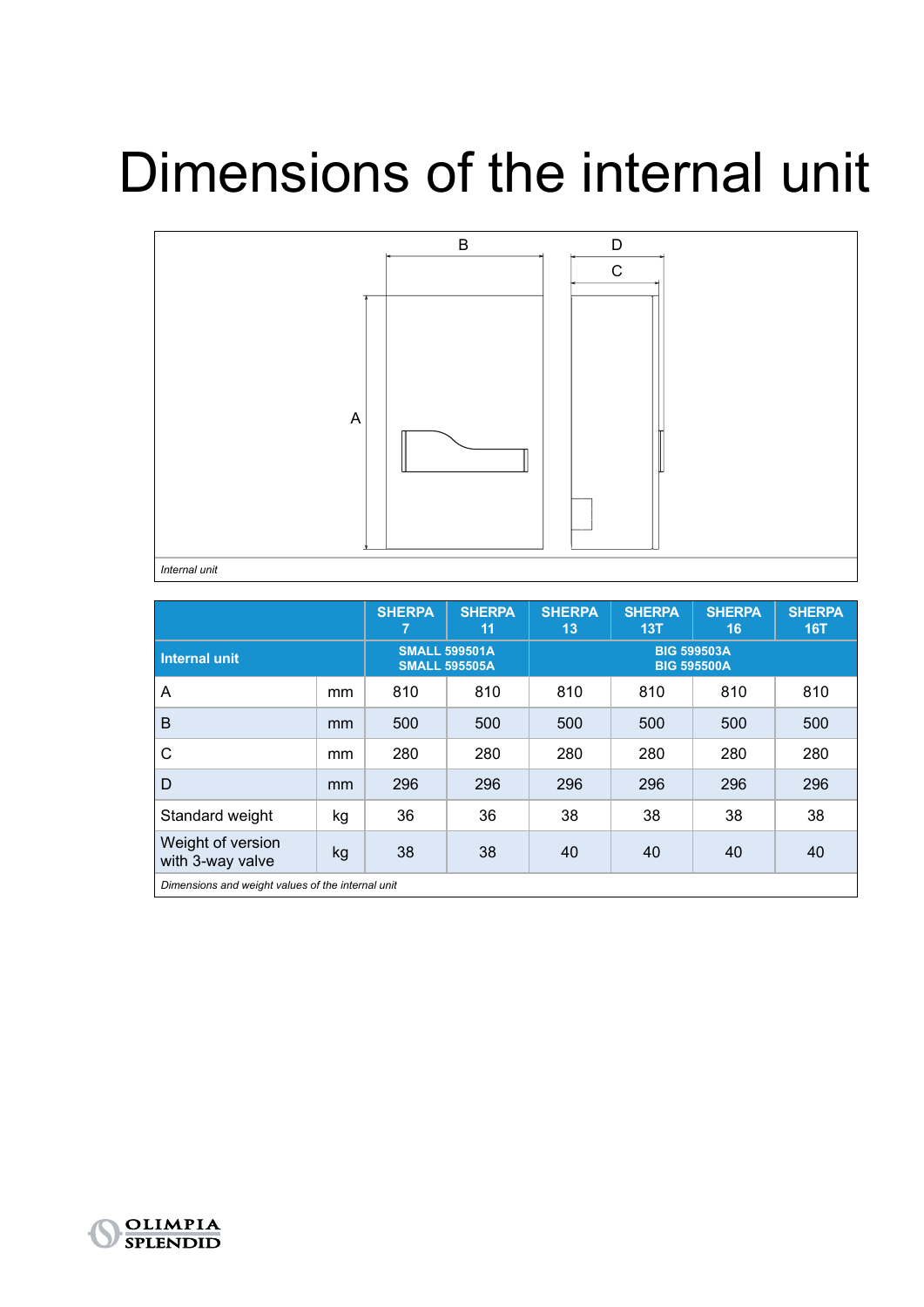## Dimensions of the external unit



|                                                   |    | <b>SHERPA</b><br>7     | <b>SHERPA</b><br>11    | <b>SHERPA</b><br>13    | <b>SHERPA</b><br>13T   | <b>SHERPA</b><br>16    | <b>SHERPA</b><br><b>16T</b> |  |
|---------------------------------------------------|----|------------------------|------------------------|------------------------|------------------------|------------------------|-----------------------------|--|
| <b>External unit</b>                              |    | <b>OS</b><br>CEBSH24EI | <b>OS</b><br>CEBCH36EI | <b>OS</b><br>CEINH48EI | <b>OS</b><br>CETNH48EI | <b>OS</b><br>CEINH60EI | <b>OS</b><br>CETNH60EI      |  |
|                                                   |    | SINGLE-FAN             |                        | DUAL-FAN               |                        |                        |                             |  |
| A                                                 | mm | 847                    | 990                    | 938                    | 938                    | 938                    | 938                         |  |
| B                                                 | mm | 563                    | 622                    | 633                    | 633                    | 633                    | 633                         |  |
| C                                                 | mm | 340                    | 368                    | 404                    | 404                    | 404                    | 404                         |  |
| D                                                 | mm | 360                    | 398                    | 448                    | 448                    | 448                    | 448                         |  |
| E                                                 | mm | 315                    | 340                    | 370                    | 370                    | 370                    | 370                         |  |
| F                                                 | mm | 330                    | 350                    | 392                    | 392                    | 392                    | 392                         |  |
| G                                                 | mm | 917                    | 1060                   | 1008                   | 1008                   | 1008                   | 1008                        |  |
| H                                                 | mm | 700                    | 950                    | 1369                   | 1369                   | 1369                   | 1369                        |  |
| Weight                                            | kg | 58                     | 82                     | 99                     | 102                    | 99                     | 107                         |  |
| Dimensions and weight values of the external unit |    |                        |                        |                        |                        |                        |                             |  |